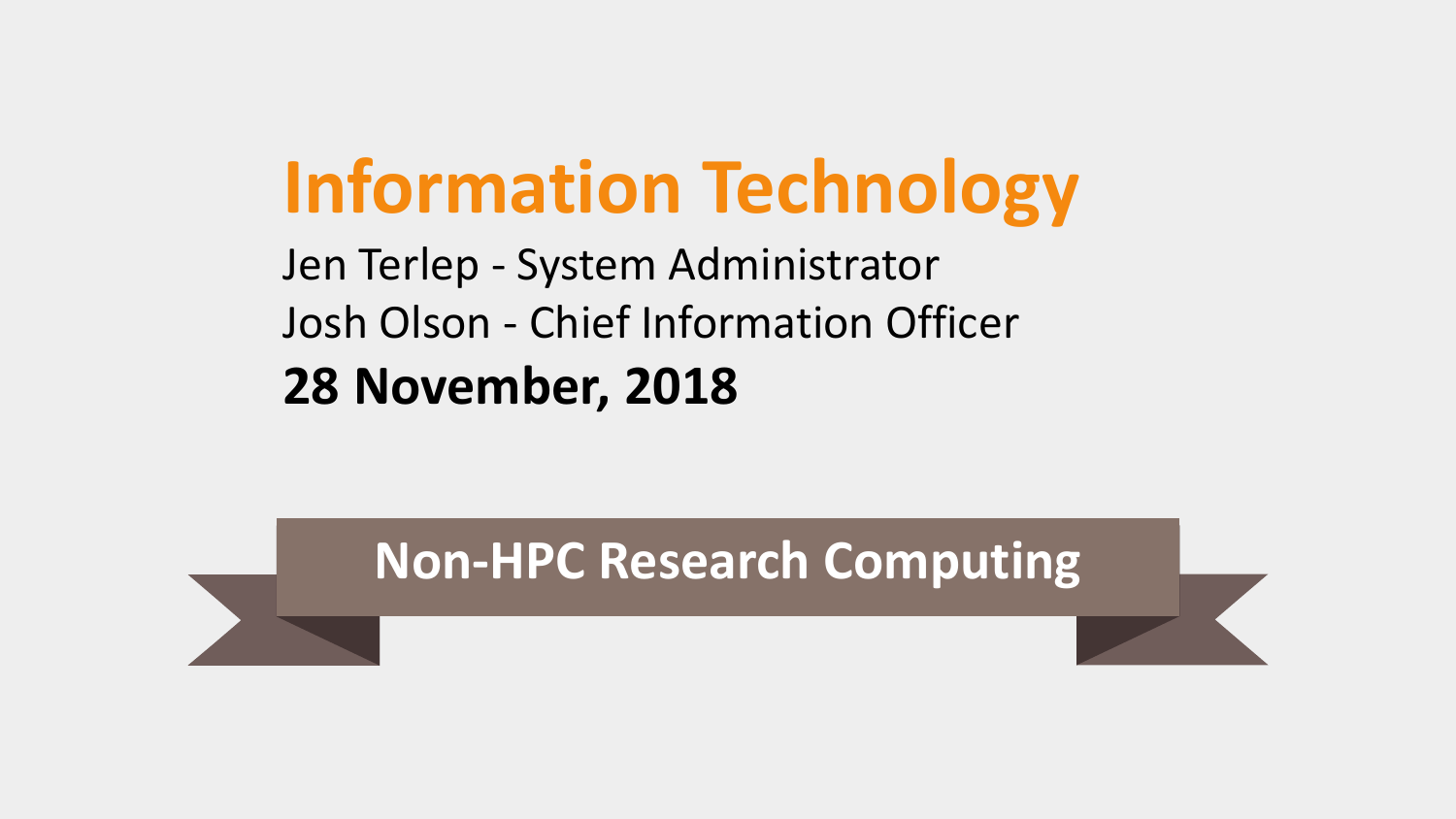### **Information Technology Update: 28 November, 2018**

## **Annual Satisfaction Survey**



 $n = 846$  n = 95



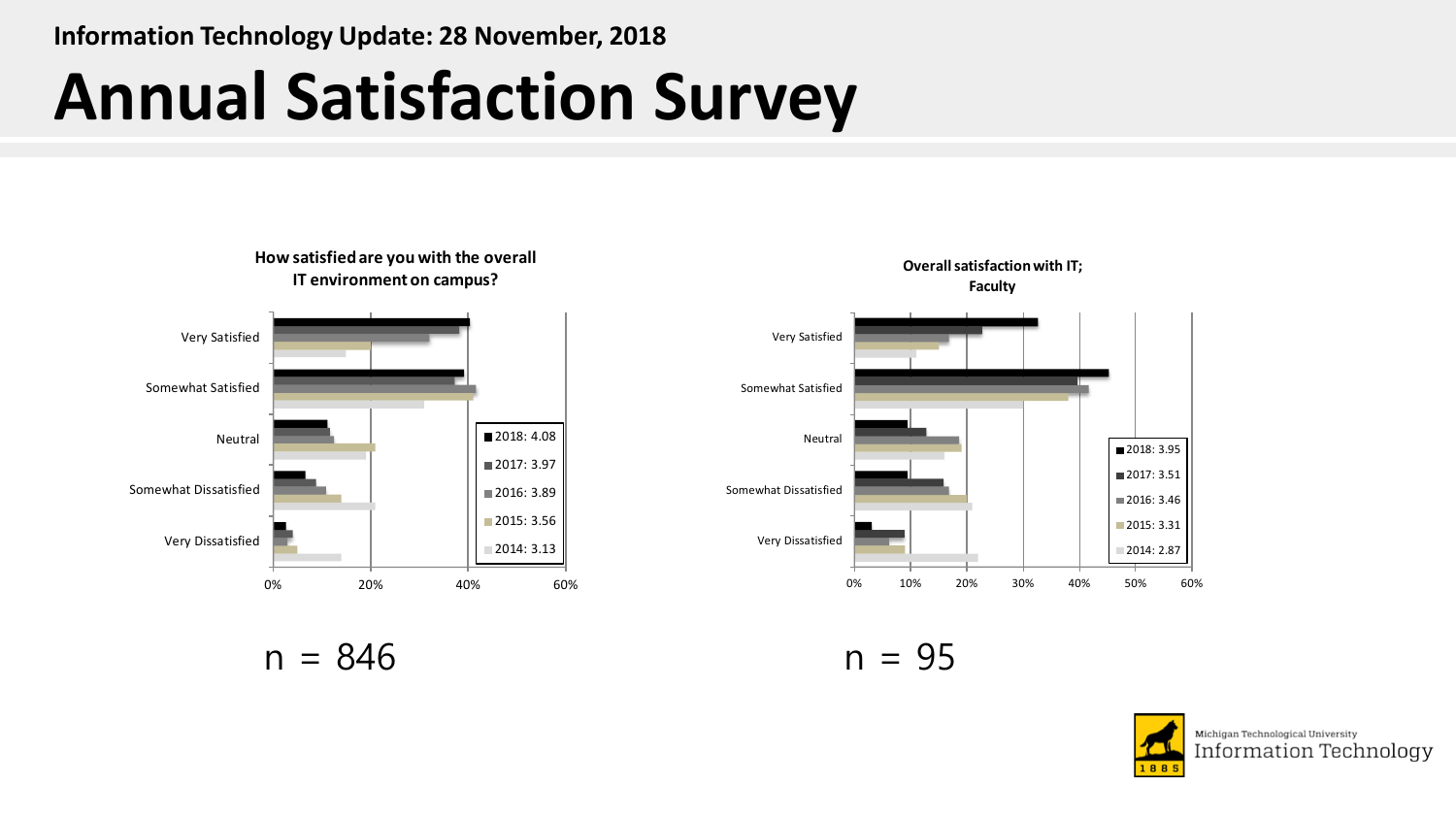**Information Technology Update: 28 November, 2018**

## **Annual Satisfaction Survey**



#### **Are you satisfied with the support that you receive for non-HPC resources?**



 $n = 59$ 28 faculty, 31 graduate students

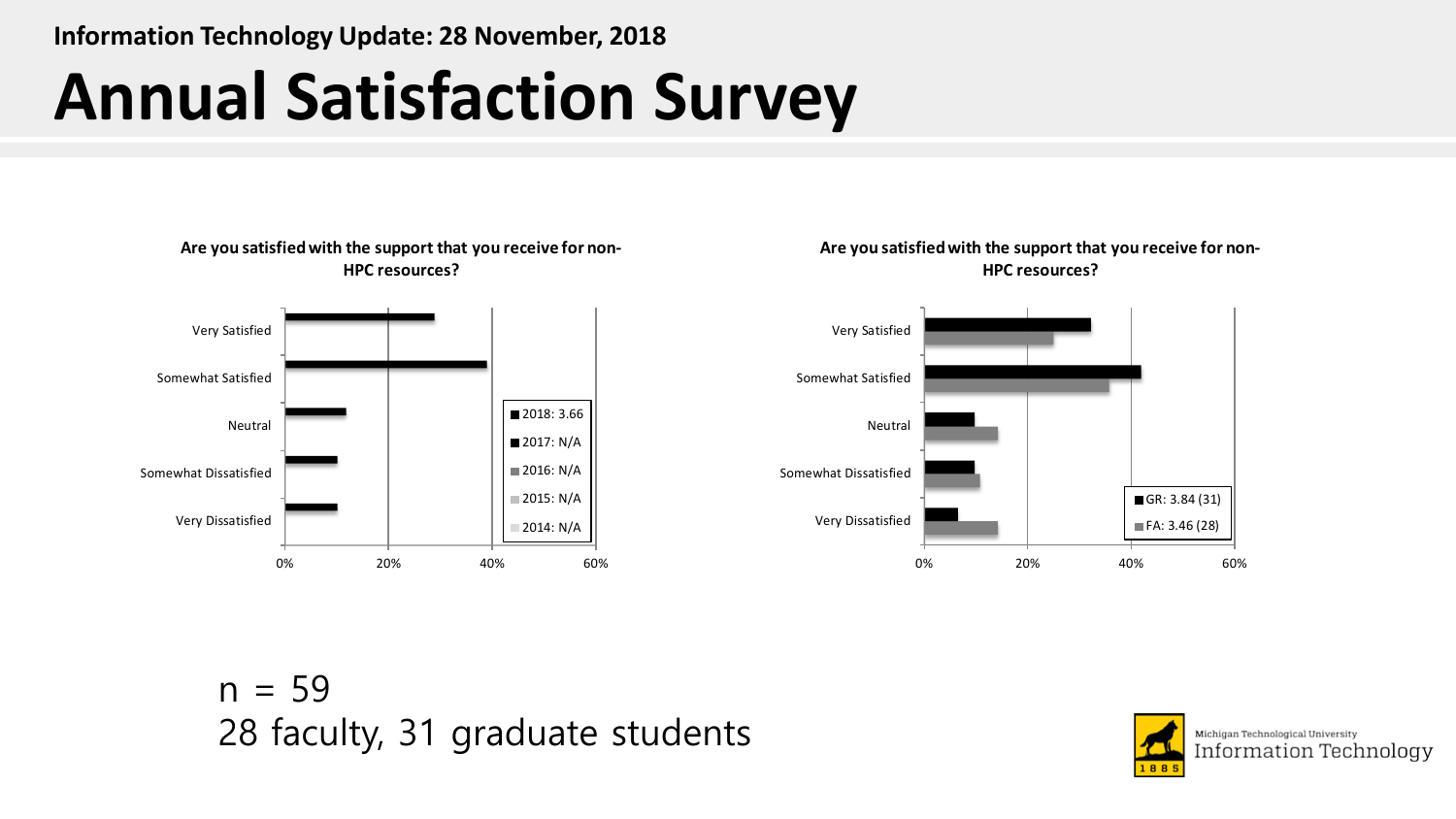# **Current State of Non-HPC Support**

Over **60** research computing servers representing **32** campus research projects

Projects are managed as researchers reach-out to IT for advice

**Biomimic Batteries** - Lucia Gauchia Babe – Electrical and Computer Engineering **Keweenaw Time Traveler** - Don Lafreniere - GIS Research **Sleep Research Lab** - Jason Carter - Kinesiology and Integrative Physiology **Containers and App Deployment** - Robert Pastel - Computer Science **Wearable Electronics** - Ye Sun - Mechanical Engineering

There are likely **many** more projects that could use Research Computing consulting

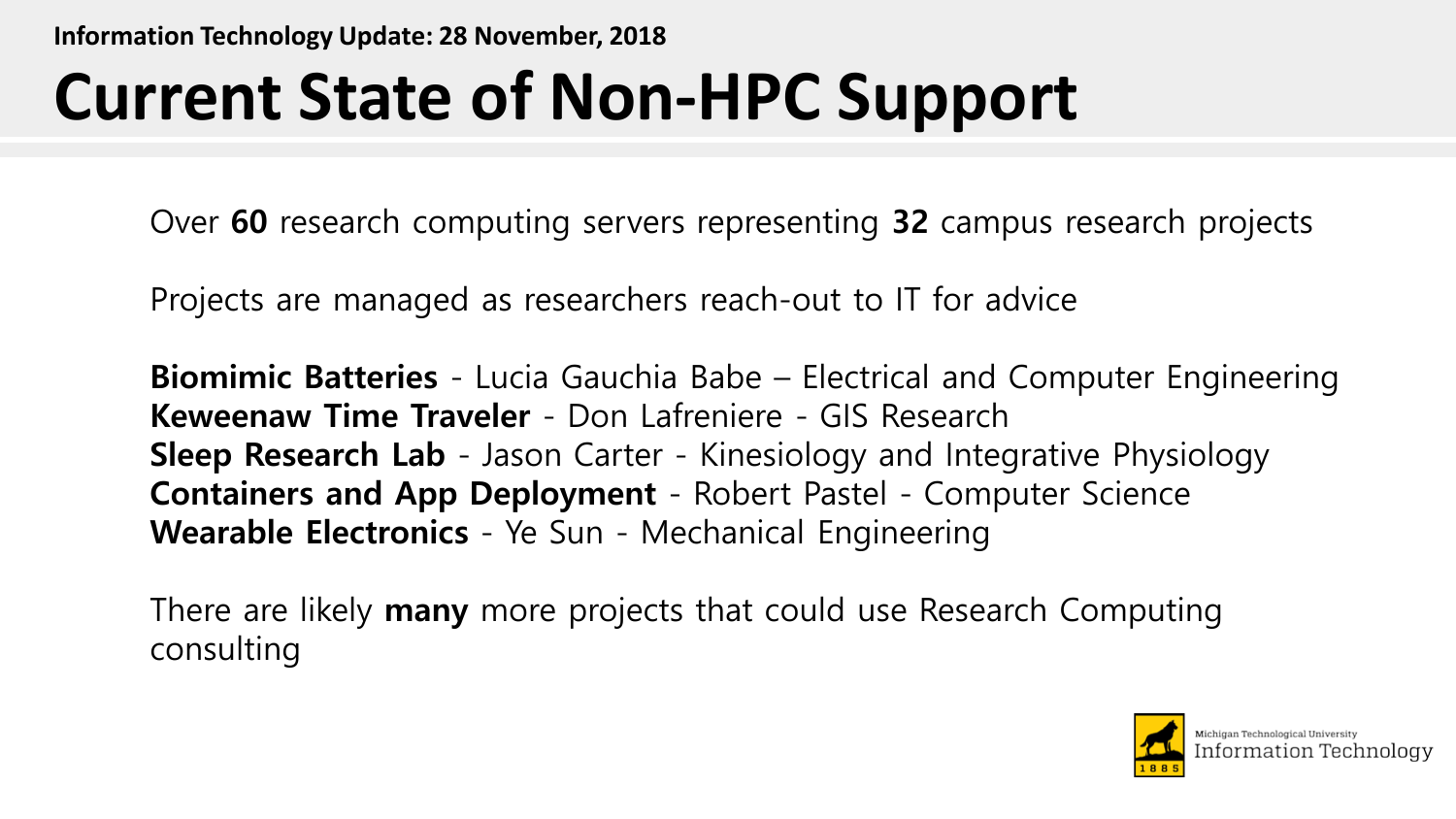### **Information Technology Update: 28 November, 2018**

### **Non-HPC Survey**

| Are you aware that there are IT resources available for non-HPC<br>research?                         |
|------------------------------------------------------------------------------------------------------|
| ◯ Yes                                                                                                |
| $\bigcirc$ No                                                                                        |
| Do you have research computing needs that could be advanced<br>and accelerated with this IT support? |
| ◯ Yes                                                                                                |
| No                                                                                                   |
|                                                                                                      |
| How can IT better facilitate your research computing needs?                                          |
| Help with software                                                                                   |
| Help with hardware                                                                                   |
| Help with scripting                                                                                  |
| Other:                                                                                               |

If you are interested in having IT reach out to further discuss and or help, please provide your preferred contact information.

Your answer